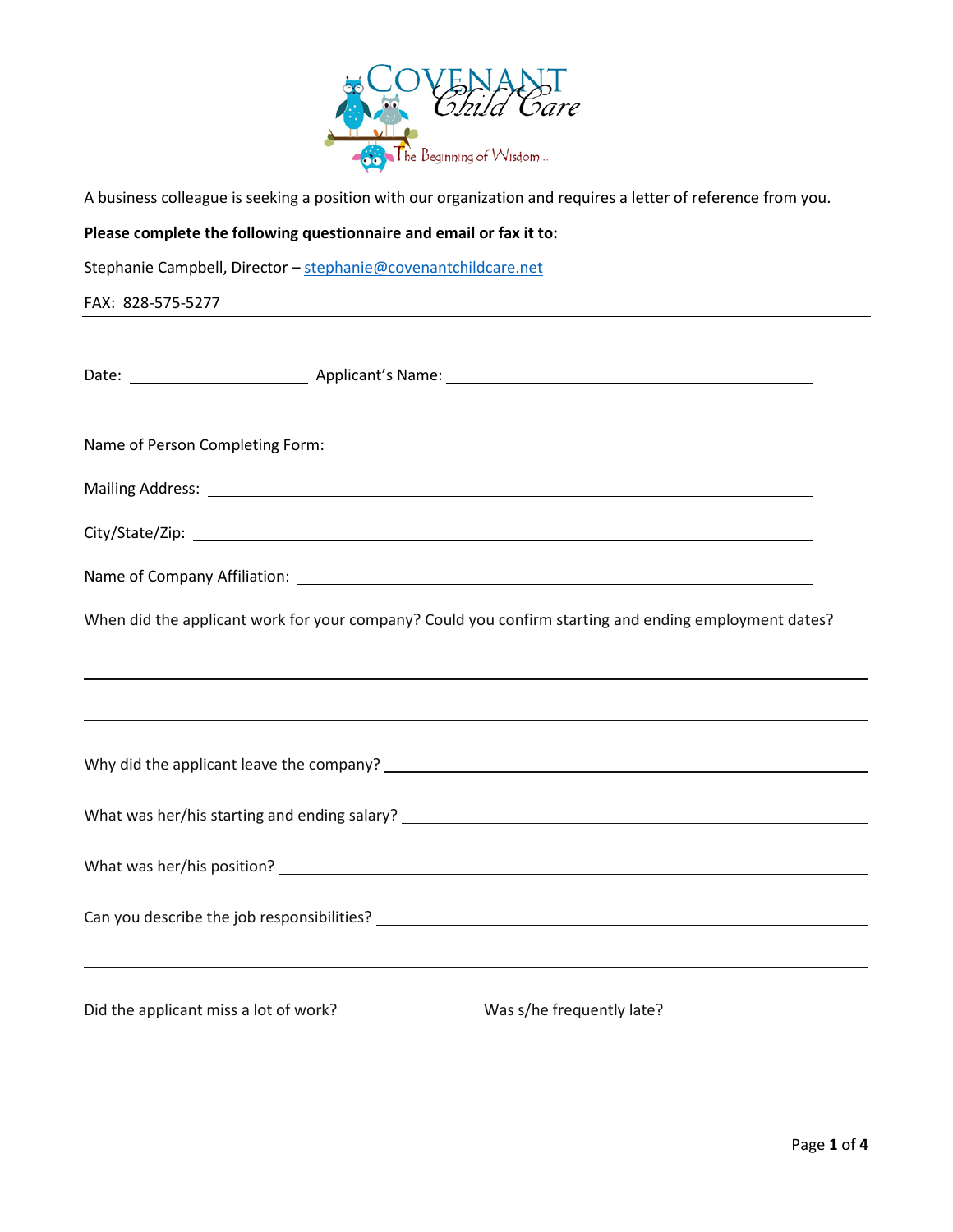

Were there any issues you are aware of that impacted her/his job performance?

Did s/he get along well with management and co-workers?

Was s/he promoted while with your company?

Did (name) supervise other employees? If so, how effectively?

If I spoke to those employees, how do you think they would describe (name's) management style?

How did s/he handle:

Conflict?

Pressure **Pressure** 

Stress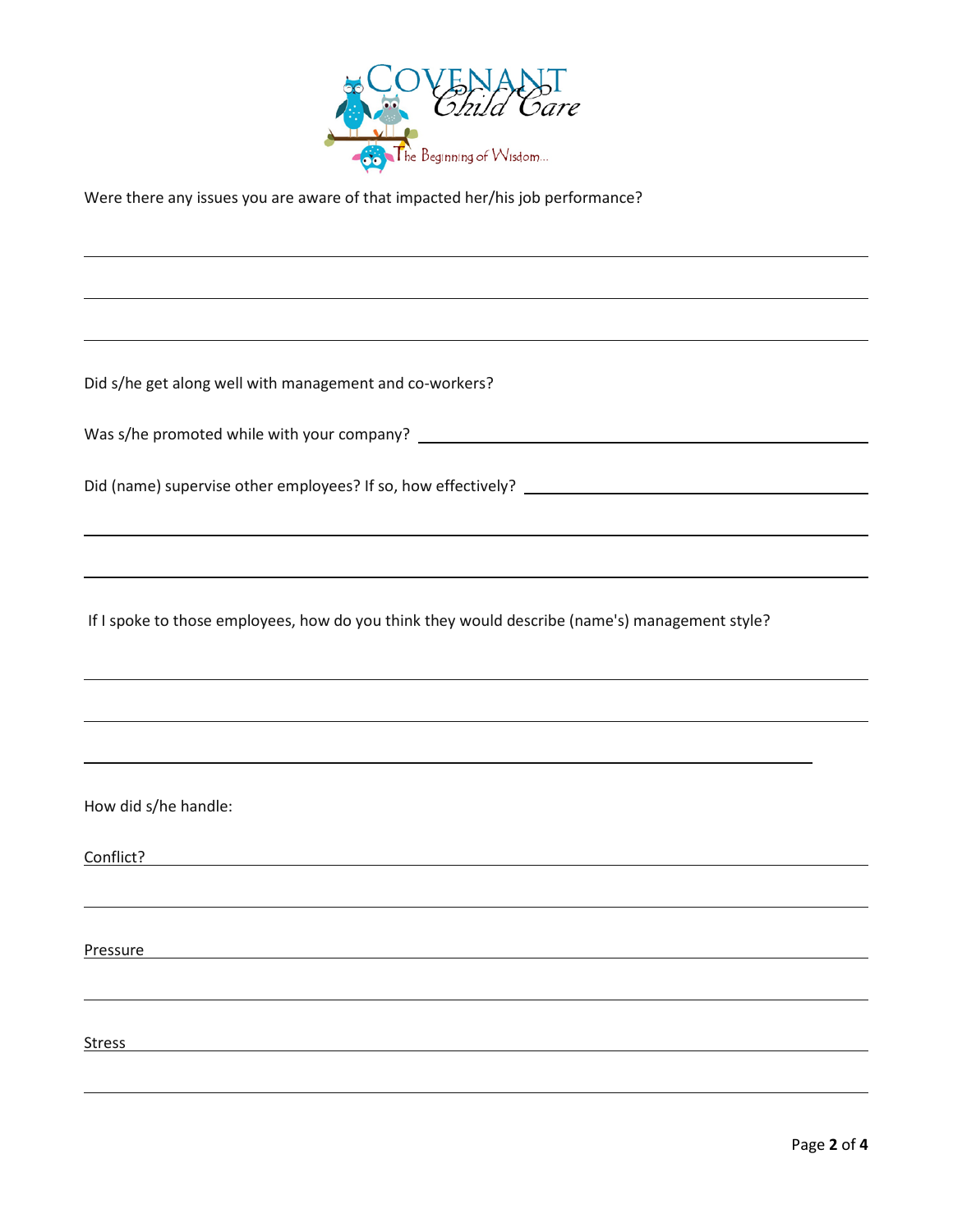

|  | Did you evaluate their performance? |
|--|-------------------------------------|
|--|-------------------------------------|

Can you speak to his/her strong and weak points? What was noted as needing improvement during this

performance review?

What was (name's) biggest accomplishment while working for your company?

Would you rehire (name) if the opportunity arose?

Can you describe this person's experience working as a member of a team?